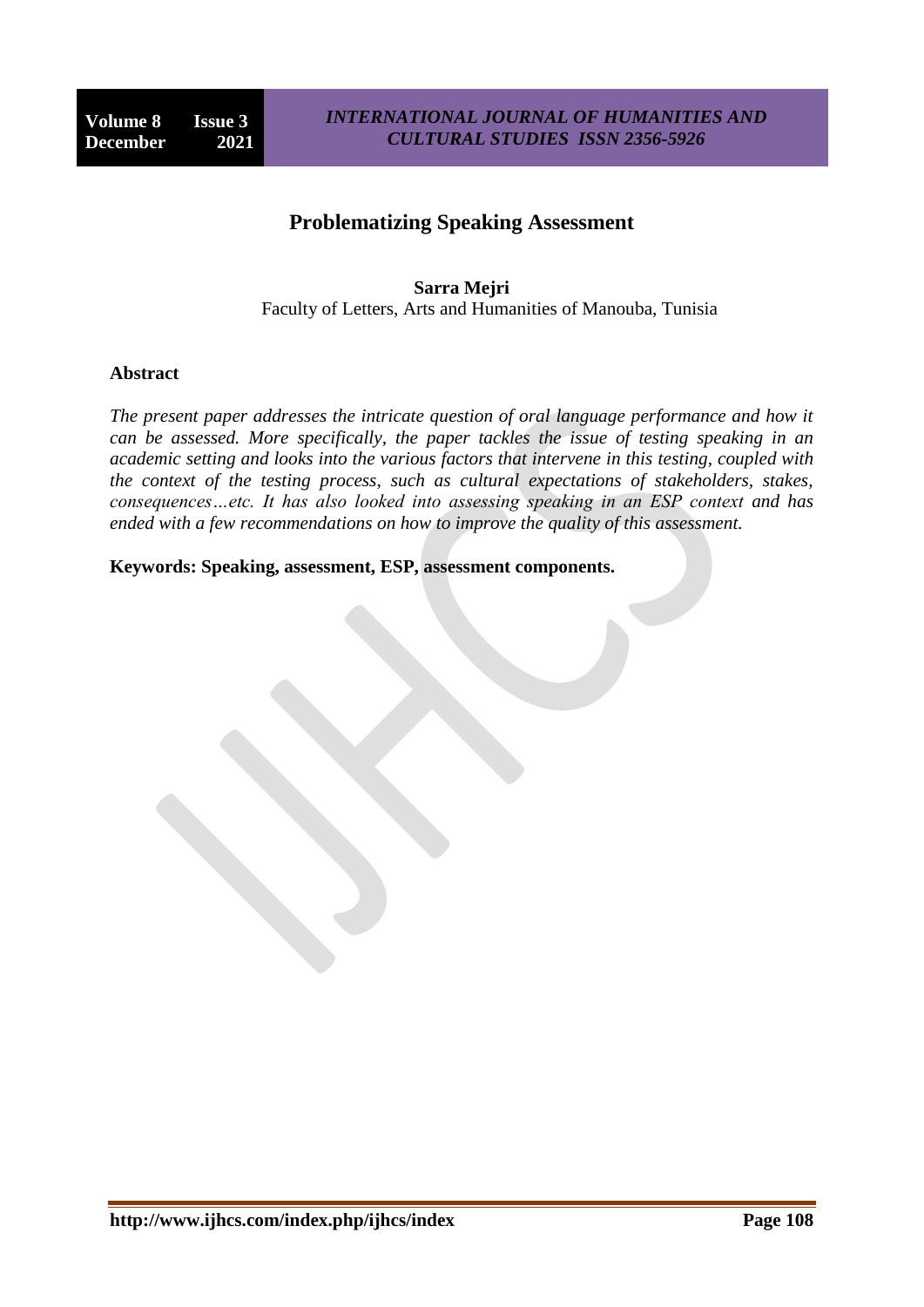#### **1. Introduction**

The English language occupies a peculiar position in global communication. It is an "international language in both a global and a local sense" (McKay 2002 p.5). Thus, this language plays a key role in both language teaching and learning fields. In learning English, as a second or a foreign language, learners are required to master the four skills efficiently; speaking, listening, reading and writing. However, speaking, as an oral productive skill, seems intuitively the most important skill to be mastered by the majority of non-native English speakers because the EFL learners' chief interest is how to communicate their ideas, opinions and views and to develop their oral fluency and accuracy inside classrooms as well as outside the learning environment (McKay 2002 p.12).

In fact, speaking is the oral channel of communication through which the learners' major concern is to interact with each other, express opinions, make arguments, transmit information and understand each other correctly. In support of this view, Florez (1999) defines speaking as "an interactive process of constructing meaning that involves producing and receiving and processing information" (p. 1). That's why learners of a foreign language must be able to produce correct chunks and sentences, and to understand when, why, and in what ways they produce language (sociolinguistic competence). So, learning to speak English requires more than knowing its grammatical and semantic rules. Due to this growing necessity of achieving effective communication and interaction in society, learners' oral language performance should be assessed, developed and improved.

 This paper tackles the issue of testing speaking in an academic setting. In fact, it's the teacher who plays a role in discovering the weaknesses of his students and helps them interact successfully in the target language through assessing their productive skills. In this context, according to Skehan (1998 p.153), a test is "a systematic method of eliciting performance which is intended to be the basis for some sort of decision making".

When designing a speaking test, teachers should be aware of some criteria related to tests such as reliability, validity and practicality. In fact, Messick (1989 cited in Fulcher 1999 p.224) provides a technical definition of validity. He states that "validity is an integrated evaluative judgment of the degree to which empirical evidence and theoretical rationale support the adequacy and the appropriateness of inferences and actions based on test scores or other modes of assessment".

In assessing the learners' mastery of speaking skills, testers should select and rely on a bundle of tests and tasks. Tasks designed to assess the candidates' speaking skills should be based on the participants' needs analysis, and should be as authentic as possible i.e., extracted from real-life situations. They should also be contextualized, complex and non-intrusive. Authentic assessment is a "form of assessment in which students are asked to perform realworld tasks to demonstrate meaningful application of essential knowledge and skills" (Mueller, 2016). After selecting the appropriate materials, teachers ask their EFL learners to perform activities, such as narrating events in a story, describing pictures, responding orally to interviews etc, then, they try to rate their learners' oral proficiency based on a well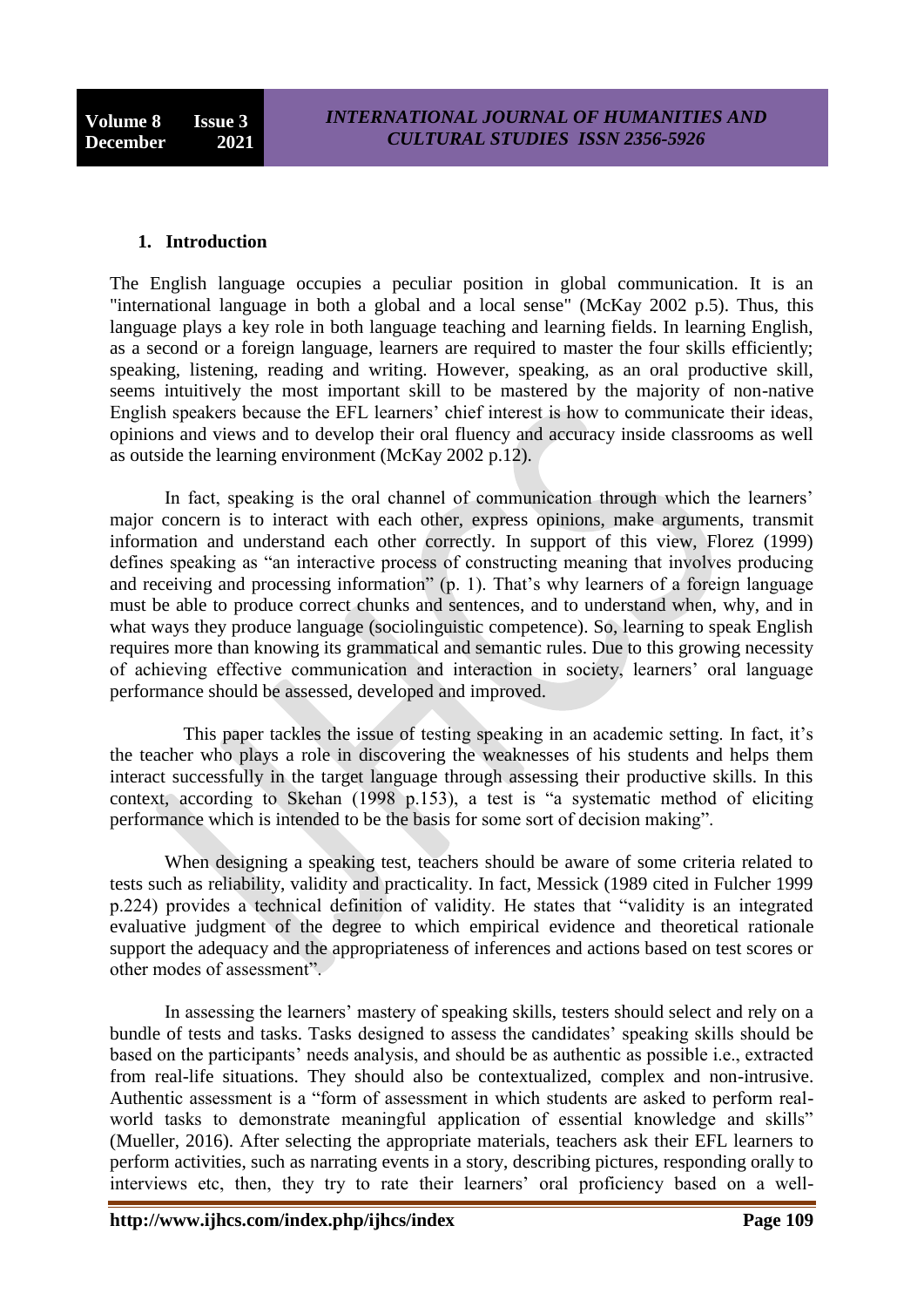determined rating scale. The purpose of designing a language test is to affect positively the learning process and to improve the examinees' oral abilities (Norris, Brown, Hudson and Yoshioka 1998 pp.8-9-10).

So, the rating system is efficient in evaluating oral performance in a reliable, fair, and valid manner, based on a particular scale and appropriate criteria. The use of a variety of assessment procedures will assist in providing more valid measures of oral ability. So, evaluation should become a tool for planning and teaching.

### **2. Literature Review**

Special attention has been paid to the speaking skill in first, second and foreign languages as it facilitates people's transmission of information, not only in the educational settings but also in our daily life. In this regard, speaking, as seen by Hornby (1995 p. 826), is using language and producing sounds and words to convey ideas, thoughts, feelings and needs in the form of speech. As a vital part of our daily life, speaking is taken for granted (Thornbury 2005 p. 1). In this respect, Ur (2000 p. 120) claims that

> of all the four language skills, speaking seems intuitively the most important: people who know a language are referred to as "speakers" of that language, as if speaking included all kinds of knowing and many if not most foreign language learners are primarily interested in learning to speak, meanwhile the classroom activities that develop learners' ability to express themselves through speech would, therefore, seem an important component of a language course.

Accordingly, Lado (1961 cited in Fulcher 2000) argues that "the ability to speak a foreign language is, without doubt, the most prized language skill, and rightly so…" (p. 487).

With the advent of communicative language teaching, research on the development of learners' levels of oral proficiency has gained ground among various educationists, practitioners and linguists (Nakamura, 1993). The development of the speaking skill is a challenging endeavor, as it is affected by its componential and context-dependent nature. Speaking is a basic skill in language learning and teaching. It is the transmission of information by sending and receiving oral messages through the use of utterances, phrases, and expressions. In this vein, Richards (2006) argues that "natural language use" occurs "when a speaker engages in meaningful interaction and maintains comprehensible and ongoing communication despite limitations in his or her communicative competence" (p. 14). The mastery of speaking skills is considered a necessity for most EFL and ESL learners (Richards, 2008, p. 19; Florez, 1999). The learners of a foreign or a second language prioritize the speaking skill at the expense of other language skills in the learning process because they believe that if they master the oral ability, then, they will find it easy to master the other skills and thus, they will know that language and become proficient learners. This view is supported by the common question "Do you speak English?" asked foreign language learners to check their oral abilities and to what extent they master the target language.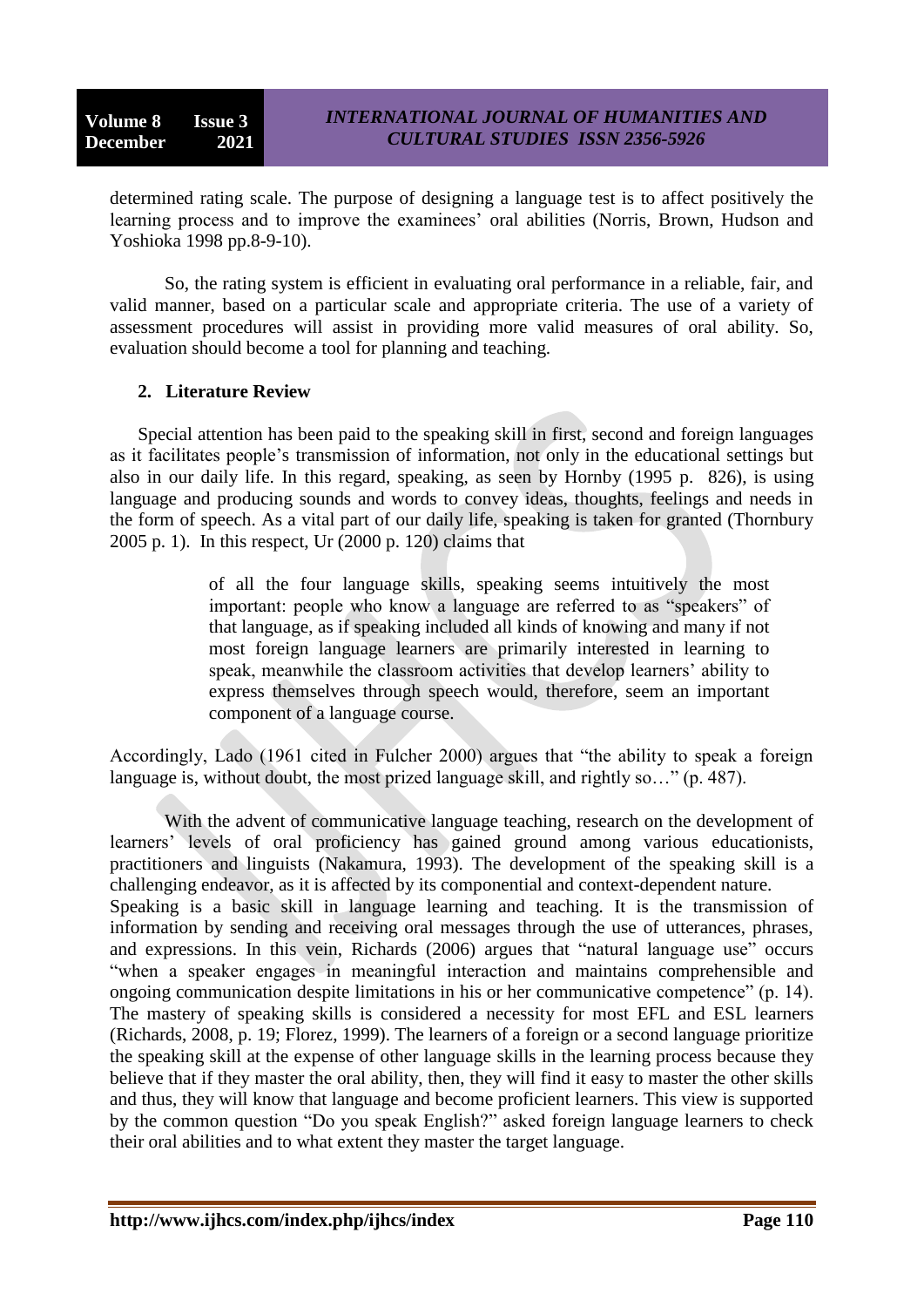**Volume 8 Issue 3 December 2021**

## *INTERNATIONAL JOURNAL OF HUMANITIES AND CULTURAL STUDIES ISSN 2356-5926*

Unlike the other language skills, the speaking skill plays a key role in the real-life context and in the educational setting. In this regard, Thornbury and Slade (2007) maintain that the spoken language "is structurally patterned and displays an orderliness that is neither chaotic nor random but, rather is tightly organized and coherent" (p.27).

In language teaching, the process of speaking assessment is viewed as very contentious and intricate (O'Sullivan, 2006)."How do teachers discover their learners' strengths and weaknesses in using the target language orally?" This question is situated at the heart of the language teaching and testing systems because it points out the necessity of tackling the issue of oral speaking assessment, which is not a new issue in the general educational measurement field, to discover the various levels that learners belong to.

Oral performance assessment has become a vital issue in language testing, as the speaking skill becomes more appealing in language teaching than before, due to the implementation of performance assessments(Hatley and Sporing 1999 pp74-75). The latter plays a key role in the educational setting as they help "document and encourage critical, creative, and self-reflective thought" (Moss 1992 pp. 229-230). This view goes in line with Underhill's (1987) argument in which he states that "the learner will probably produce more of the foreign language than he does in an hour-long written test, so the importance given to an oral test should not be reduced on the account of its brevity" (p.40).

 Despite its importance, testing the speaking skill is a difficult and complex process as, sometimes, test takers can pronounce separate letters and phonemes effectively but they fail to convey ideas, opinions, and information to other people. On other occasions, test takers can transmit the intended message to others and exchange ideas with people, but their speeches can be full of syntactic and phonological mistakes. According to Bachman and Palmer (1981), "one of the areas of most persistent difficulty in language testing continues to be the measurement of oral proficiency" (p. 67). In this regard, Heaton (1988) affirms that "speaking is an extremely difficult skill to test, as it is far too complex a skill to permit any reliable analysis to be made for objective testing" (p. 88).

Similarly, Kitao and Kitao (1996) assert that

speaking is probably the most difficult skill to test […] A speaker can produce all the right sounds but not make any sense, or have great difficulties with phonology and grammar and yet be able to get the message across. Also, success in speaking depends to a great extent on the listener (p.2).

The presence of both speaker and listener is necessary for the spoken medium as they will ensure the communication process through the exchange of oral messages. Accordingly, Madsen (1983) affirms that "the testing of speaking is widely regarded as the most challenging of all language tests to prepare, administer and score" (p. 147). Deciding whether fluency or accuracy will be measured and choosing the criteria to be followed in the assessment process are two factors that can contribute to the difficulty of testing the speaking skills.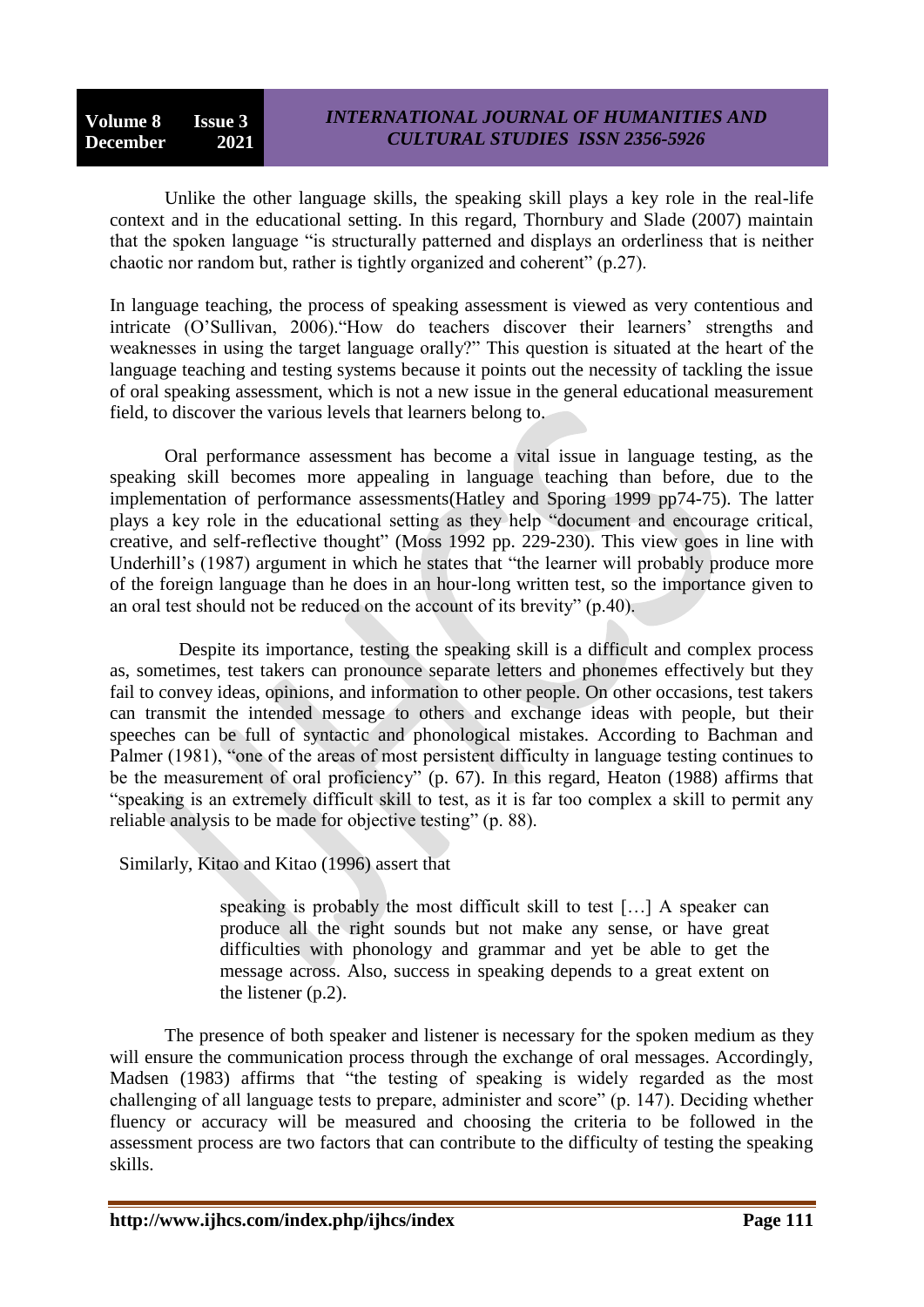Several factors contribute to the mark assigned to an examinee's response to a test designed to measure his/her ability to produce an oral performance and communicate effectively. Figure 1 displays the interaction between the different components of speaking assessments.



Hence, different factors can influence the score assignment task while assessing candidates' speaking proficiency. Prompt types can have an impact on test takers' oral performances. Task familiarity can be an advantage for examinees. For instance, some examinees may perform better with a group or paired discussion because they are used to interact with others in such authentic situations. Interlocutors' characteristics can also affect not only oral performances (being very assertive, the members of the test takers' group can have an impact on the test taker's oral ability in a group oral test) but also the way raters assess test takers' speaking abilities (in a one-on-one interview, for example, the interviewer can affect scores by being more or less supportive with his interviewees). Rating scales play a pivotal role in evaluating learners' language skills, by linking the assigned marks to the construct being measured (Ockey and Li 2015, pp.3-4). To minimize such variances, rating rubrics should clearly reflect the construct. Moreover, raters play a crucial role in the oral communication assessment process. They are considered as a source of error measurement as they can affect marks, depending on the way they are trained to interpret the scoring rubrics and assess oral production. In this respect, Upshur and Turner (1999) elucidate that "the rater is not only an additional source of measurement error but, as a methods facet, may also exert systematicalthough unwanted- effects upon scores" (p.87).

These different factors coupled with the context of the testing process, such as cultural expectations of stakeholders, stakes, consequences…etc., can be viewed as sources of construct–irrelevant variance in assessing learners' oral skills. As one of the major threats to validity, construct-irrelevant variance (CIV) is defined as "variance in test-taker scores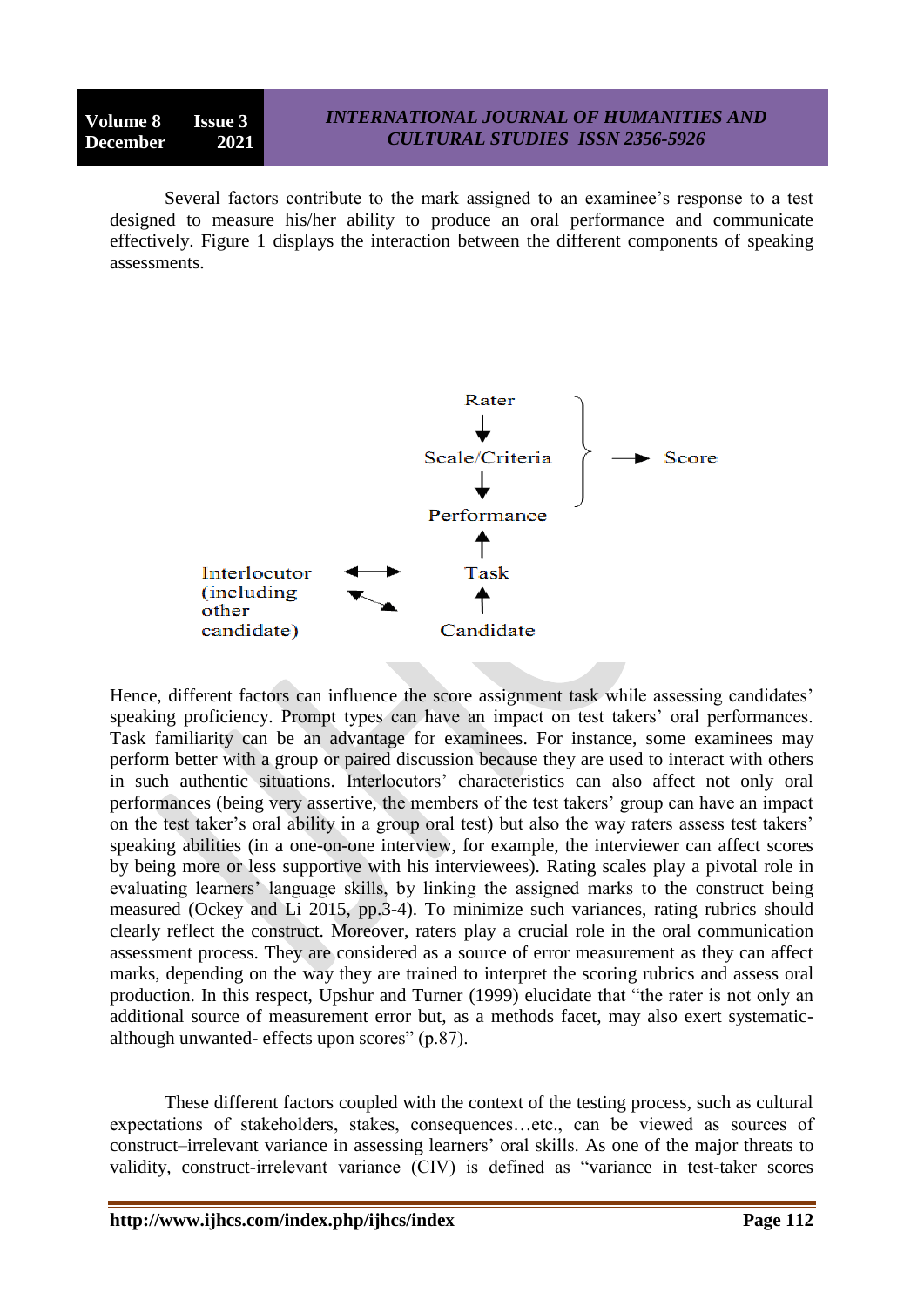attributable to extraneous factors that distort the meaning of the scores, thereby decreasing the validity of the proposed interpretation" (AERA et al., 2014, p. 217). This means that EFL teachers are bound to face numerous challenges.

Hence, as Luoma (2004) stressed, being orally proficient in a non-native language is challenging and exacting. It is thus hard not only to master the speaking skill of a foreign language but also difficult to test this skill. In testing students' oral performances, "the assessors need to make an instantaneous judgment on a range of aspects of what is being said, as it is being said" (p.x). That is to say, rating learners' oral proficiency should be based on a given aspect during a short time. This process requires a lot of knowledge, skills, experience, training and practice which is difficult even for experienced raters. The complexity of the speaking assessment process is further supported by  $O'Sullivan's (2012)$ claim that "[i]t is customarily believed that the most troublesome tests to expand and execute are tests of spoken language ability" (p.234). This goes in line with Chuang (2009) who affirms that since there are diverse internal and external factors that influence raters, evaluating oral productions appears to be one of the uttermost difficult tasks to administer.

Testing speaking skills is also a complicated process for EFL learners whose major objective is to prove their English proficiency in authentic contexts. Their tasks consist in applying what they have learned, like grammatical rules and vocabulary, and using it to communicate with others and convey their opinions. Students at the tertiary level for instance should be prepared to perform their speech in front of the public in different spoken forms, such as oral presentations to be able to generate fluent performances. As a subcomponent of L2 proficiency, L2 fluency is defined as the "speedy and smooth delivery of speech without (filled) pauses, repetitions, and repairs" (p.224). It is measured based on different criteria and aspects, namely silent pauses, non-lexical filled pauses, repetitions, and corrections, and length of silent pauses, and mean duration of syllables (p.226). The intricacy of speaking is associated with learners' ability "to fill time with talk… to talk in coherent, reasoned and semantically dense sentences... to have appropriate things to say in a wide range of contexts"; and to "be creative and imaginative…in language use" (Richards, 1990, p. 75). However, Luoma (2004 pp.17-18) finds that the speakers of the target language usually utilize "vague words", "fillers", "hesitation makers", and "fixed phrases" in everyday conversations. In the same context, Chomsky (1965 p.4) states that "a record of natural speech will show numerous false starts, deviations from rules, changes in mid-course, and so on".

Some common factors are interrelated to come up with a final mark in oral assessments. Raters are not aware of what the test takers think and feel about the assessment task. (Davis, 2009 p. 367). Examinees may experience some stress, anxiety, or distrust when they become the focus of their teachers' or their friends' attention during an oral exam. In this regard, speaking in public, such as making oral presentations, can undermine learners' trustfulness and is ineffective in developing students" oral competences (King 2002 p.403). These problems may hinder students from performing their speaking competences.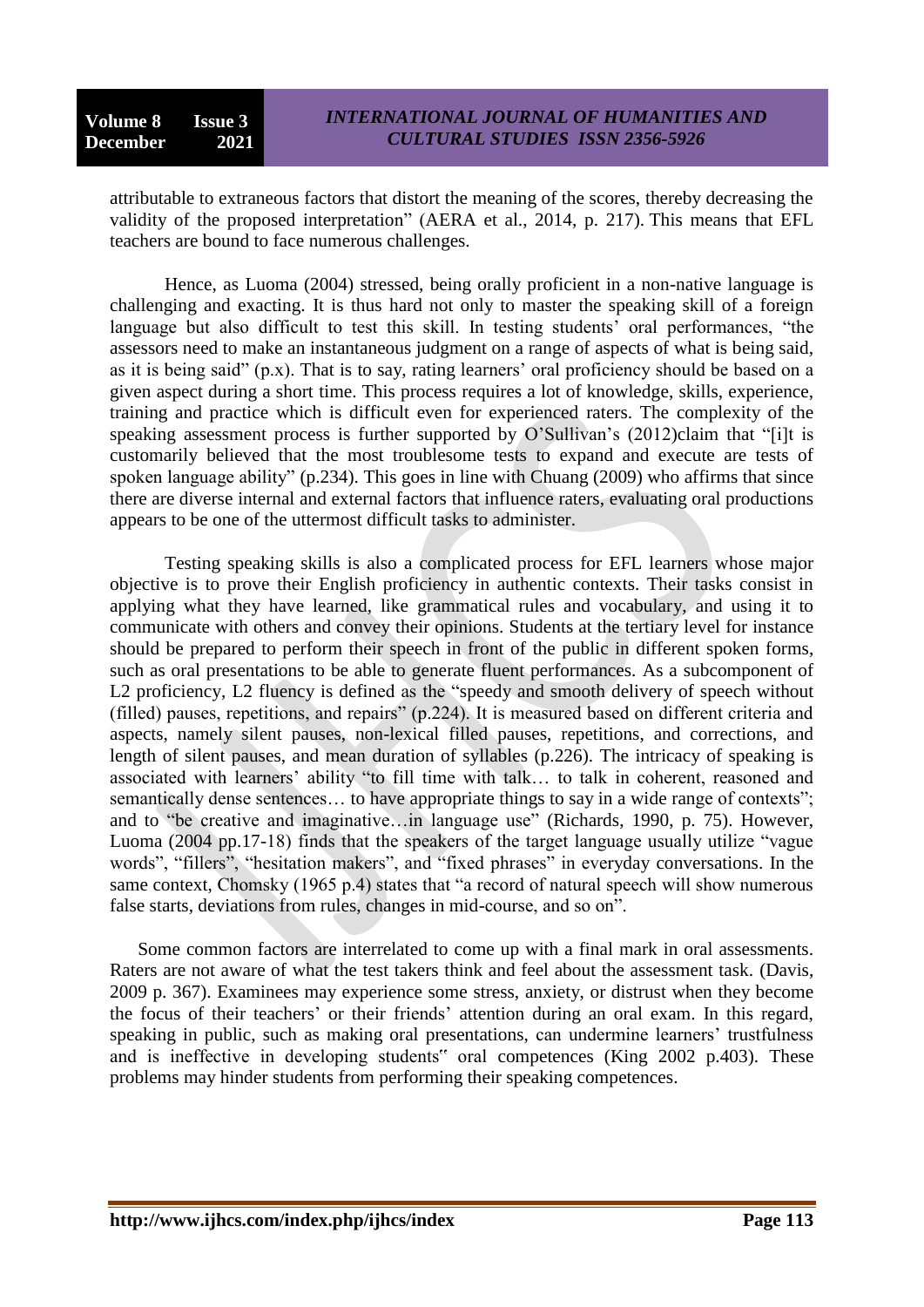### **3. Implications**

Several implications were suggested in this research in which measuring learners' speaking skills were investigated in the English for specific purposes (ESP) field. Oral assessment is a multi-faceted tool that helps students boost their speaking skills, acquire the target language, and enhance the learning process. Teachers can apply various testing methods to encourage students' positive involvement in the learning process depending on the context in which language is used. ESP performance assessment, for instance, requires students' mastery of a higher degree of technical language in addition to their good communicative competences to perform the target language successfully in a particular academic, professional or vocational field. In this respect, Knoch and Macqueen (2019) define assessment in ESP as "any assessment process, carried out by and for invested parties, which is used to determine a person's ability to understand and/or use the language of a professionally-oriented domain to a specified or necessary level" (p. 2).

Testing learners' technical knowledge of using English for real communication in context-relevant testing situations implies the selection and creation of authentic tasks and suitable materials. According to Douglas (2013), "ESP assessment is clearly a definable subfield of language assessment, with its focus on assessing ability to use language precisely to perform relevant tasks in authentic contexts while integrating appropriate aspects of fieldspecific background knowledge" (pp.378- 379).

Alternative assessment activities, such as portfolios, journals, observations, exhibitions, oral presentations, experiments, interviews, and projects can be also suggested. They enable learners to make plans according to their own learning needs and interests, boost their motivation and enhance the learning process. These authentic testing strategies reflect students' performance in different aspects and offer continuous feedback that helps judge their oral skills.

A further implication can be based on the use of case studies as a formative assessment technique in an ESP course. They improve students' motivation to learn a language, develop problem-solving skills, analytical and critical thinking skills as well as language skills in real-world contexts, promote interaction and active learning, and induct students' into their professional world. In this vein, Rodgers (1993) reiterates that "realistic cases provide an opportunity for hands-on experience which allows students to apply 39 their theoretical knowledge and develop managerial skills" (p. 3).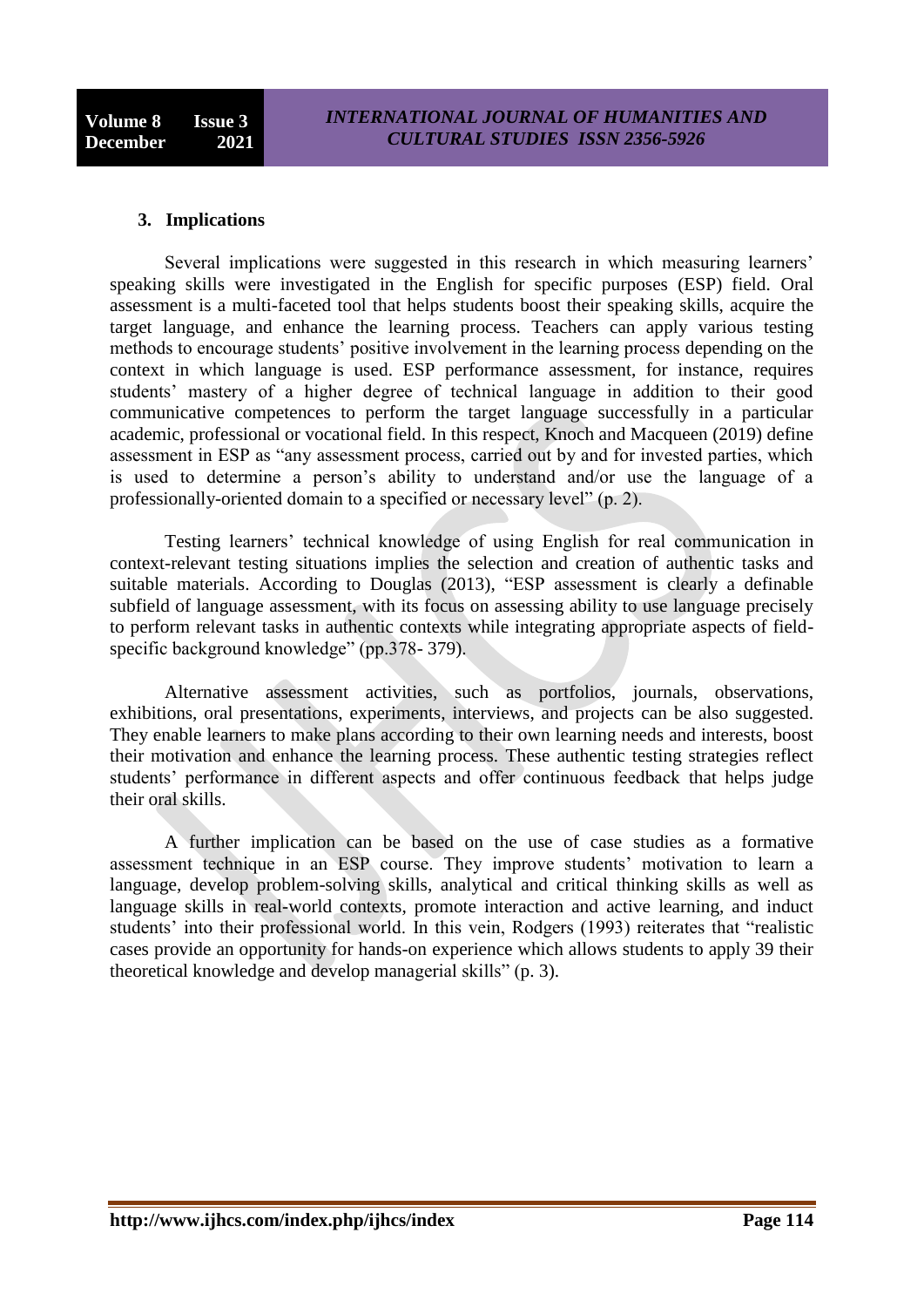## **References**

- American Educational Research Association. (2014). *Standards for educational and psychological testing.* American Educational Research Association American Psychological Association National Council on Measurement in Education.
- Bachman, L. F., & Palmer, A. S. (1981b). The construct validation of the FSI Oral Interview. *Language Learning*, vol.31, pp. 67-86.
- Chomsky, N. (1965). *Aspects of the theory of syntax.* Massachusetts Institute of Technology: Cambridge, Massachusetts.
- Chuang, Y. Y. (2009). A study of college EFL students' affective reactions and attitudes toward two types of performance-based oral tests. *Journal of Educational Research*, vol. 43, pp. 55-80.
- Davis, L. (2009). The influence of interlocutor proficiency in a paired oral assessment. *Language Testing*, vol. 26(3), pp. 367-396.
- Douglas, D. (2013). ESP and assessment. In B. Paltridge, & S. Starfield (Eds.), *The handbook of English for Specific Purposes* (pp. 367-383). Wiley Blackwell.
- Florez, M. A. C. (1999). Improving Adult English Language Learners' Speaking Skills. National Center for ESL Literacy Education.
- Fulcher, G. (1999). Assessment in English for Academic Purposes: Putting Content Validity in Its Place. *Applied Linguistics*, vol.20, (2), pp.221-236. Oxford University Press.
- Fulcher, G. (2000). The communicative legacy in language testing. *System*, vol. 28, pp.483- 497. Pergamon.
- Hartley, L., & Spöring, M. (1999). Teaching communicatively: assessing communicatively?. *Language Learning Journal*, vol. 19(1), pp. 73-79.
- Heaton, J. B. (1988). Writing English language Tests. *Longman Handbooks for Language Teachers.*
- Hornby, A. S. (1995). *Oxford Advanced Learners' Dictionary of Current Language*. Oxford: Oxford University Press.
- King, J. (2002). Preparing EFL learners for oral presentations. *Dong Hwa Journal of Humanistic Studies*, 4, pp. 401–418.
- Kitao, S.K and Kitao, K. (1996). Testing Speaking. Doshishka University. Kyoto, Japan.
- Knoch, U., & Macqueen, S. (2019). *Assessing English for professional purposes*. Routledge.
- Luoma, S. (2004). *Assessing speaking*. Cambridge University Press.
- Madsen, H. S. (1983). *Techniques in testing.* Cambridge University Press.
- McKay, S. L. (2002). *Teaching English as an international language*. Oxford Handbooks for Language Teachers.
- McNamara, T. F. (1996). Chapter two: Second language performance assessment. *Measuring Second Language Performance.* London and New York: Longman.
- Moss, P. A. (1992). Shifting conceptions of validity in educational measurement: Implications for performance assessment. *Review of Educational Research*, vol. 62(3), pp.229-258.
- Mueller, J. (2016). Authentic Assessment Toolbox. Home Page.
- Nakamura, Y. (1993). Measurement of Japanese college students' English Speaking ability in a classroom setting. *Unpublished doctoral dissertation*, International Christian University, Tokyo.
- Norris, J. M, Brown, J. D, Hudson, T, & Yoshioka, J. (1998). Designing second language Performance.